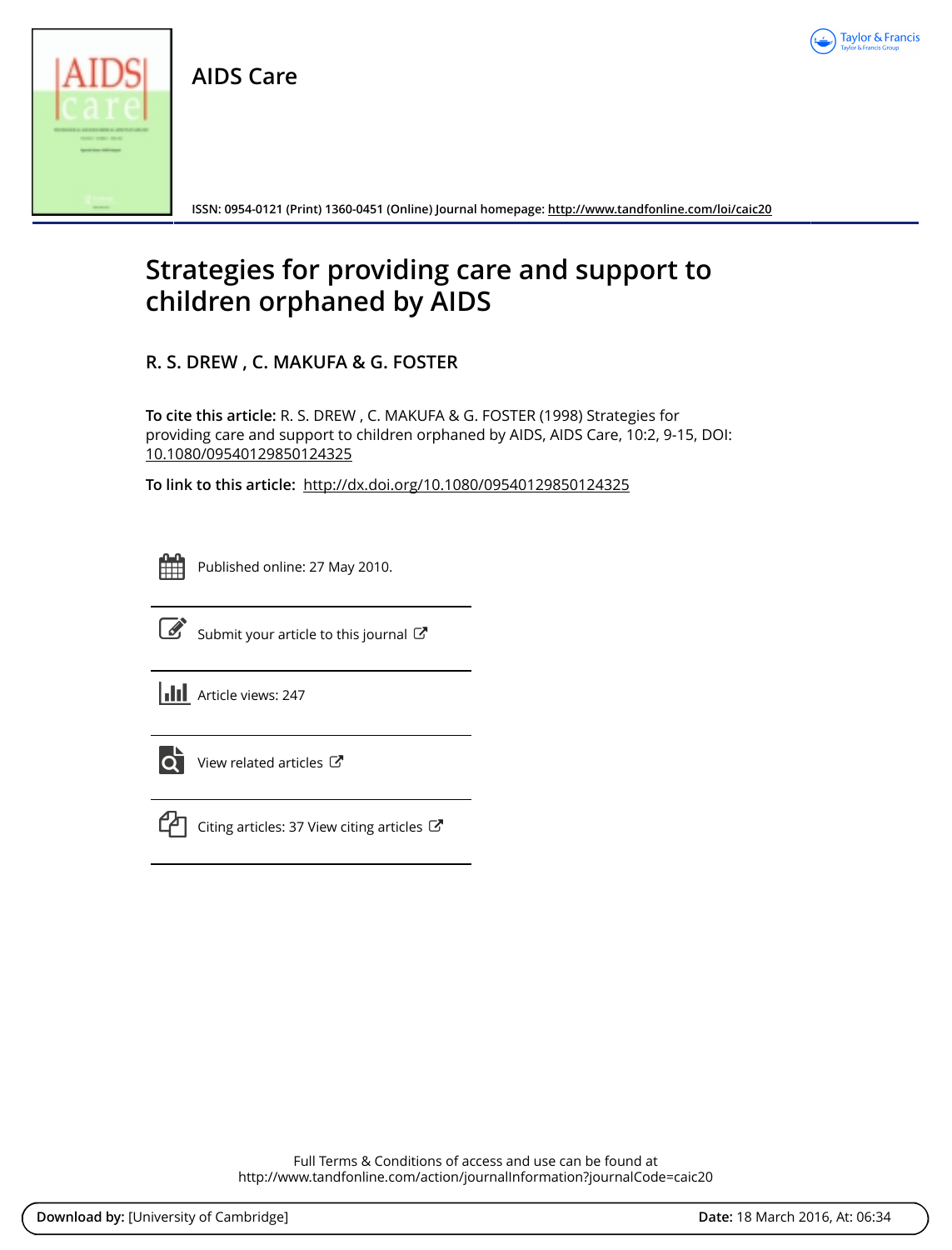

# **Strategies for providing care and support to children orphaned by AIDS**

R. S. DREW, C. MAKUFA & G. FOSTER

*Family AIDS Caring Trust, Mutare, Zimbabwe*

**Abstract** *As a result of the severe HIV/AIDS epidemic in sub-Saharan countries such as Zimbabwe, where between 25±30% of the adult population are estimated to be infected, there are a growing number of orphans requiring care and support. Traditionally, orphans have been absorbed within the extended family but this is becoming more dif®cult because of the large number of young* adults dying. The burden of care and support is falling on the very young and the very old. A number *of strategies have been introduced to provide this care and support. Institutions. though popular, are very expensive to run, have limited capacity and only really cater for physical needs. Interventions which simply react to those who present to them may not reach the most needy and may encourage dependency. Community-based orphan care has been identi®ed as the best and most cost-effective way of caring for orphans. An example of a community-based orphan visiting programme is presented. In the last six months of 1996, the FOCUS programme's 88 volunteers made a total of 9,634 visits to 3,192 orphans in 798 families at an average cost of US\$1.55 per visit. The key elements of such programmes have been identi®ed. They need to be implemented by a communitybased organization (CBO) within a de®ned community. Volunteers should be selected from within the community. They need to be trained and supported as they enumerate orphans, identify the most needy and carry out regular visits. The volunteers should keep records of all their activities. These* records can then be used as a basis for monitoring the programme. In order to cope with the increasing *number of orphans in resource-poor settings like Zimbabwe, it is essential that such programmes be replicated and scaled up. This is not only an economic necessity but is also a way of providing appropriate and effective services to those who need them.*

# **Introduction**

In 1994, it was estimated that there were 16 million people living with HIV in the world. Of these, 10 million were living in sub-Saharan Africa (Kwarting & Moody, 1995). Botswana and Zimbabwe are estimated to have the highest per capita infection rate in the world (WHO, 1995). Seroprevalence studies carried out in Zimbabwe estimate that  $25-30%$  of the adult population are HIV-positive (MOH, 1993). The Ministry of Health estimates that 1.5 million people out of a total population of 11 million are HIV-positive.

It is estimated that life expectancy for women may fall from 57 to 30 by the year 2000. The percentage of maternal orphans may rise from  $3\%$  to  $22\%$  over the same time period (Gregson *et al*., 1994; 1996). As early as 1992, a study in the Zimbabwean province of

Address for correspondence: R. S. Drew, Family AIDS Caring Trust, PO Box 970, Mutare, Zimbabwe. Tel: 1 20 61648/67493 Ext 263; Fax: 1 20 65281; E-mail: FACT@MANGO.ZW.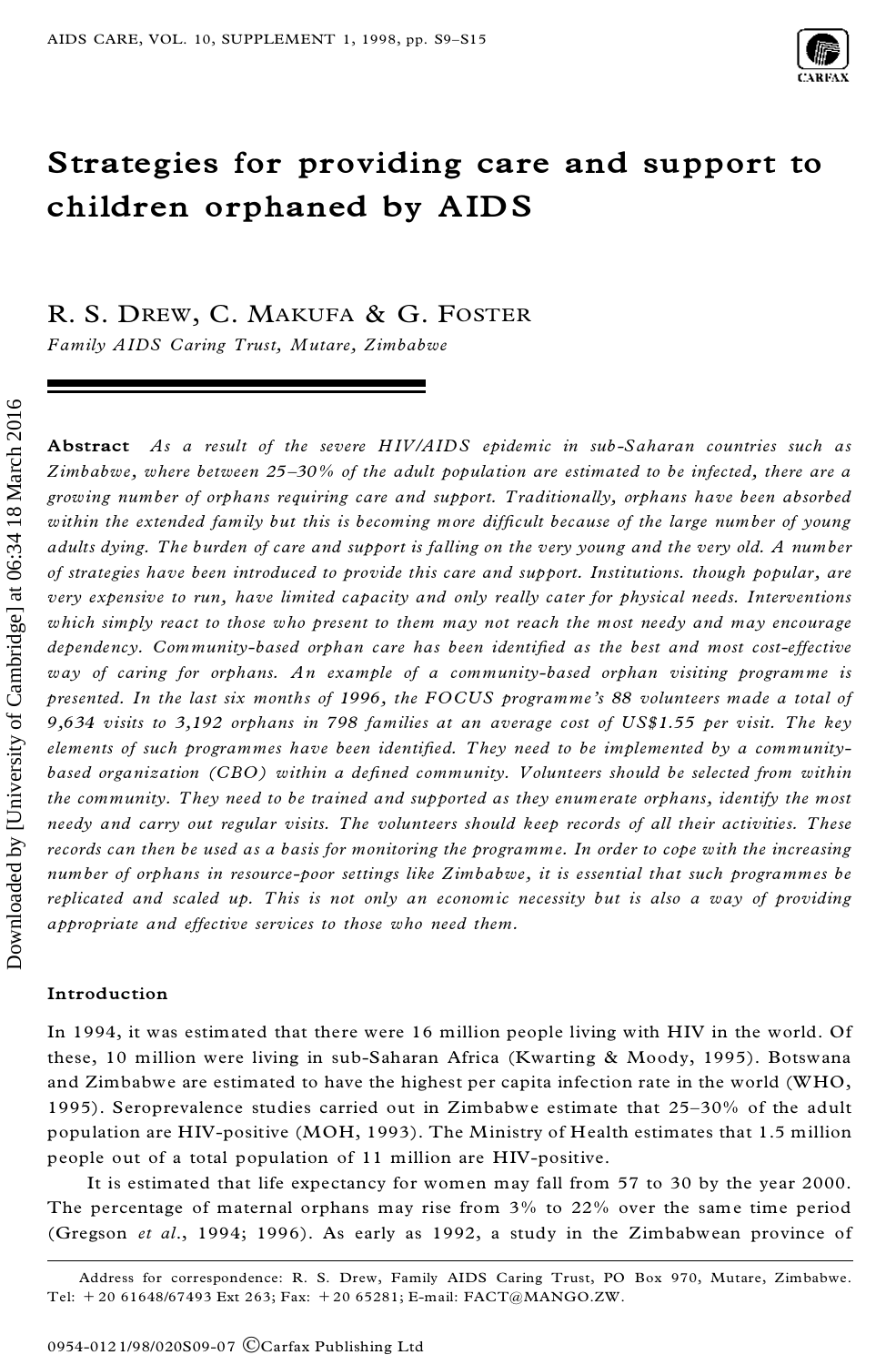Manicaland revealed that one in five households contained orphaned children and 13% of children under 15 years had lost one or both parents (Foster *et al*., 1995).

#### **Community coping mechanisms**

Orphanhood itself is not new. Traditionally in Zimbabwe, orphans have been incorporated into the extended family (Drew *et al*., 1996a; Gelfand, 1973). This mechanism may be adequate to cope in areas with moderately high HIV infection rates (Urassa *et al*., 1997). However, this is now difficult in areas where a very high number of young adults are dying. The burden of care is falling on the elderly and adolescents. As a result we are seeing the emergence of

- 
- · grandparent-headed households · adolescent-headed households (Foster *et al*., 1997b)

The impact on families starts well before parental death. Effects include loss of income and role reversal (Kwarting & Moody, 1995). One of the major problems faced by extended families seeking to provide for orphans is extreme poverty (Drew *et al*., 1996b).

#### **Strategies for supporting children orphaned by AIDS**

Three different strategic approaches to this issue can be identified.

# *Institutional*

There are various types of institutional orphanages. These often provide high quality care in terms of material needs such as food, clothing, etc. However, they have limited capacity and are very expensive to run and do not provide adequately for other needs such as belonging to a community.

#### *Reactive*

Various organizations react to orphans coming to them by providing for basic needs. These also provide mainly for physical needs. They may not reach the most needy and encourage dependency.

#### *Community-based*

Under this approach, community-based volunteers identify the most needy children within the community and visit them regularly. Material assistance, where provided, is channelled through the volunteers. Emphasis is placed on self-reliance.

The orphan policy developed by the Zimbabwean Department of Social Welfare clearly encourages community-based care as the best and most cost-effective method of caring for orphans (Figure 1) (DSW, 1995).

#### **Community-based orphan support-an example**

Families, Orphans and Children under Stress (FOCUS) is a programme which supports community-based orphan initiatives in four rural sites in Manicaland (Foster *et al*., 1996).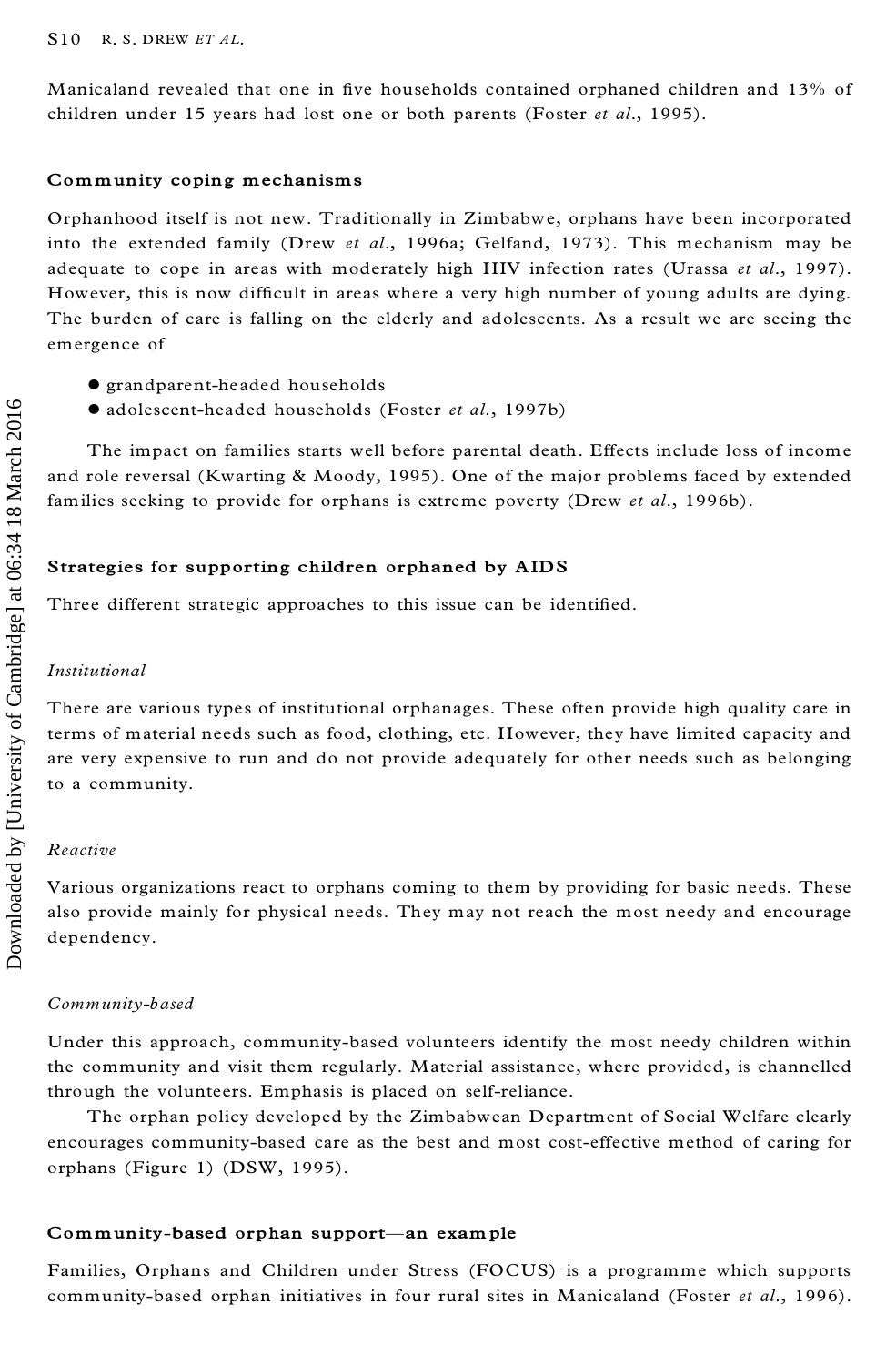

FIG. 1. Places for provision of child care in descending order of preference (adapted from Draft Zimbabwian National Orphans *Care Policy).*

It is administered by Family AIDS Caring Trust (FACT) and supported by PLAN Inter national.

At each site, volunteers from different churches are identified. In most cases these are women, many of whom are widows them selves. They are provided with basic training so that they are able to identify and register orphans in the community. The most needy are then visited regularly.

In the last six months of 1996, the 88 volunteers made a total of 9,634 visits to 3,192 orphans in 798 families (Figure 2). Families receive an average of 1.5 visits per month. Each volunteer makes an average of 18.2 visits per month (Figure 3).



FIG. 2. *FOCUS Programme activities 1996.* h *families;* 5 *orphans;* 7 *visits Jan±Jun;* 6 *visits Jul±Dec.*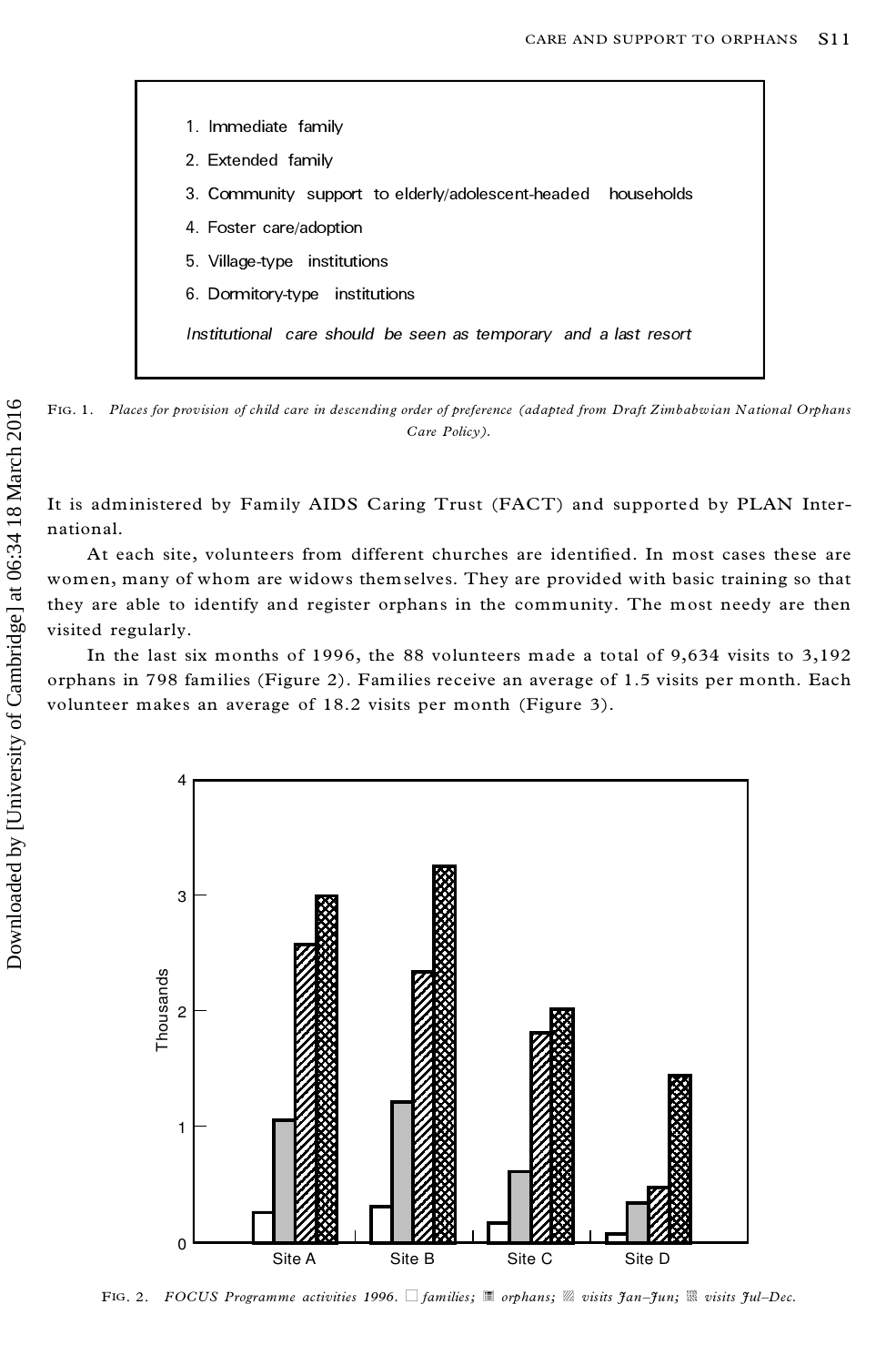

FIG. 3. *Visits per month: FOCUS Programme activities 1996.* h *visits per volunteer (Jan±Jul);* 5 *visits per volunteer (Jul±Dec);* 7 *visits per family (Jan±Jul);* 6 *visits per family (Jul±Dec).*

Some material assistance has been provided in the form of food, clothing, blankets and primary school fees. Projects have been started at each site to encourage self-reliance. The total cost of the programme in 1996 was approximately US\$26,000. Of these costs, 51% was spent within the communities affected. This consisted of volunteers' meetings  $(11\%)$ , incentives (9%) and material assistance (31%). The indirect costs consisted of staff salaries (27%), transport (13%) and other office costs (9%) (Figure 4). The programme cost

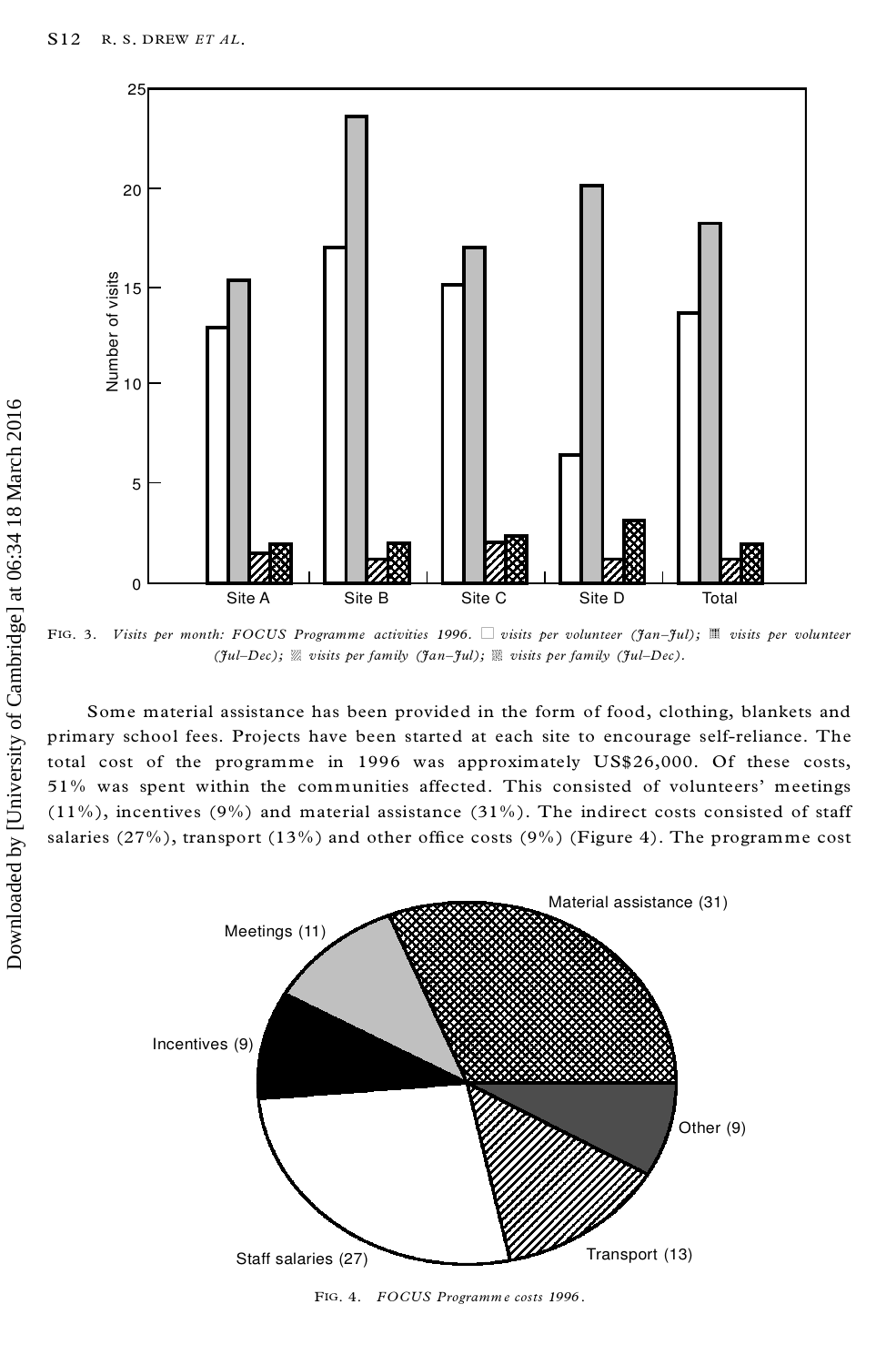approximately US\$2,200 per month, US\$2.70 per family per month, US\$0.68 per beneficiary per month and US\$1.55 per visit.

A number of key steps have been identified in establishing community-based orphan support programmes (Drew, 1996; 1997). These include the following.

#### *Organizational analysis*

Only Community-Based Organizations (CBOs) can implement these programmes. There is a need to decide whether an organization is an implementing CBO or an organization that will play a supportive/mentoring role such as an NGO or government agency.

# *Community identi®cation*

The community where the programme is to operate should be identified. There should be a defined catchment area. The programme is more likely to succeed if it is based on and develops pre-existing activities.

# *Volunteers*

The volunteers are the key human resource within the programme. Great care should be taken over their selection, training, support and motivation. Paid staff are not primarily implementors but should take on a co-ordinating role.

#### *Client identi®cation*

Steps in client identification include defining the target group, enumeration, registration and needs assessment.

#### *Monitoring and evaluation*

A record system needs to be established and the volunteers trained in its use. Community mapping of the catchment area is a crucial activity in the development of the programme. Objective process and outcome indicators need to be identified and measured.

# **Discussion**

Community-based orphan support programmes are able to support orphans in a way which complements existing coping mechanisms. Such support is cost-effective as it enables large numbers of orphans to be supported within their own communities. The cost per visit of US\$1.55 is much lower than the US\$14 to 38 per visit reported in some Zambian home care programmes (Chela *et al*., 1994). This is largely because visits are carried out by volunteers who live in the same communities as the beneficiaries.

However, such programmes have not been widely adopted. There are a number of reasons for this. First, children are often not allowed to speak for themselves (Foster, 1997a). As a result, issues affecting children are often given less priority than those affecting adults directly. In addition, AIDS remains a problem that is largely hidden. Because of continuing stigma AIDS is rarely identified as a cause of illness or death. In some cases, the extent of the problem is recognized and acknowledged but no response is planned because the size of the problem is too great.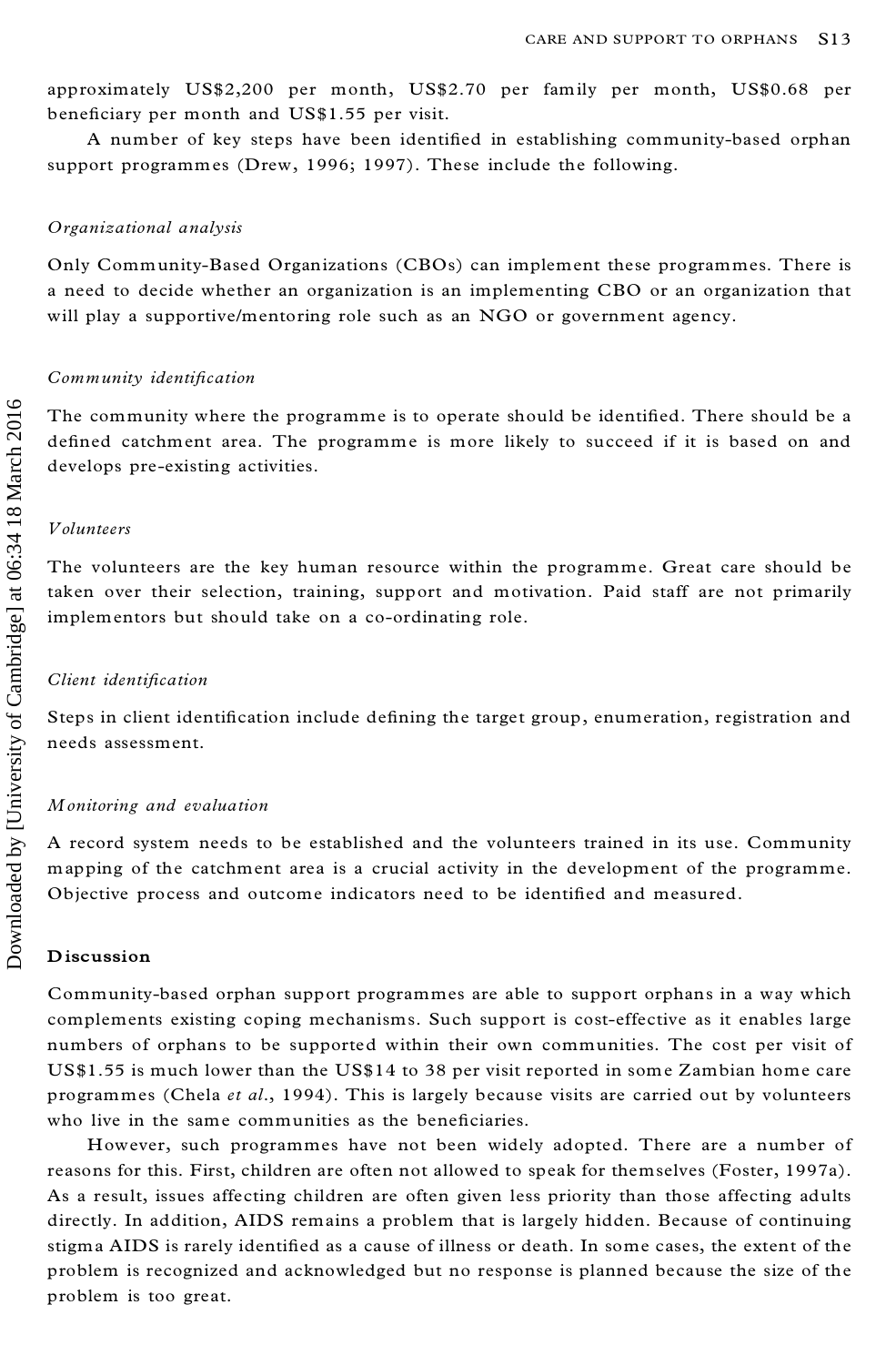Politicians and the media do not seem to be aware of the value of community-based orphan programmes. They still continue to focus on institutional-based responses. New child care institutions continue to be established and to attract scarce resources. Such institutions, in marked contrast to health care institutions, have shown little initiative with respect to providing care within the community. Although the Department of Social Welfare has accepted the need for a community-based response, it lacks the resources to effectively support this.

The FOCUS model appears to offer cost-effective support to those seeking to care for orphans within their community. The programme, which was initially introduced and piloted at one site, has been successfully replicated at three further sites. In each of these sites, the programme has been implemented by a church-based CBO with support from a local NGO (FACT). It might be possible to introduce similar programmes with different CBOs provided that they have a commitment to providing care and support for orphans and have a pool of committed people from whom the volunteers can be drawn.

In order to cope with the increasing number of orphaned children, such programmes will need to be scaled up. Doing this, whilst preserving the key elements which have been identified presents a challenge which needs to be grasped. Elements which are too easily overlooked include support and ongoing training for volunteers, monitoring and evaluation. These elements appear to be essential for the success of the intervention.

In order for such programmes to be replicated and scaled up, resources will be required. In order for these to be made available, decision-makers will need to be convinced of the value of such programmes. Research into the impact of programmes like FOCUS provides a basis for such lobbying and advocacy.

In the context of Zimbabwe and other sub-Saharan African countries, where HIV prevalence rates are high, mortality rates are rising and resources are scarce, communitybased orphan support programmes, like the one presented here, are not only an economic necessity, they are also an appropriate and effective way of providing child care for the large number of orphans found in such settings.

# **References**

- CHELA, C.M., MSISKA, R., SICHONE, M., MWIINGA, B., MARTIN, A., YAMBA, C.B., ANDERSON, S. & VAN PRAAG, E. (1994). *Cost and impact of home-based care for people living with HIV/AIDS in Zambia*. Zambia, Ministry of Health, and Geneva, World Health Organization, Global Programme on AIDS.
- DEPARTMENT OF SOCIAL WELFARE (DSW) (1995). *Draft national orphan care policy*. Harare: Department of Social Welfare.
- DREW, R. (1996). *Practical steps towards communit y-based care*. Harare: Southern African AIDS Training (SAT) Programme.
- DREW, R. (1997). Community-based home care-a school without walls training manual. Harare: Southern African AIDS Training (SAT) Programme.
- DREW, R., FOSTER, G. & CHITIMA, J. (1996a). Cultural practices associated with death in the North Nyanga District of Zimbabwe and their impact on widows and orphans. *Journal of Social Developme nt in Africa*, *11*(1), 79±86.
- DREW, R., FOSTER, G. & CHITIMA, J. (1996b). Poverty—A major constraint in the community care of orphans: a study from the North Nyanga District of Zimbabwe. *Southern African AIDS Information Dissemination Service News*, *4*(2),  $14-16.$
- FOSTER, G., SHAKESPEARE, R., CHINEMANA, F., JACKSON, H., GREGSON, S., MARANGE, C. & MASHUMBA, S. (1995). Orphan prevalence and extended family care in a peri-urban community in Zimbabwe. *AIDS Care*, *1*, 3±17.
- FOSTER, G., MAKUFA, C., DREW, R., KAMBEU, S. & SAUROMBE, K. (1996). Supporting children in need through a community-based orphan visiting programme.  $AIDS$  *Care*, 4, 389-404.
- FOSTER, G., MAKUFA, C., DREW, R., MASHUMBA, S. & KAMBEU, S. (1997a). Perceptions of children and community members concerning the circumstances of orphans in rural Zimbabwe. AIDS Care, 9, 393-407.
- FOSTER, G., MAKUFA, C., DREW, R. & KRALOVEC, E. (1997b). Factors leading to the establishment of child-headed households—the case of Zimbabwe. *Health Transitions Review*, 7 (Suppl. 2), 157-170.